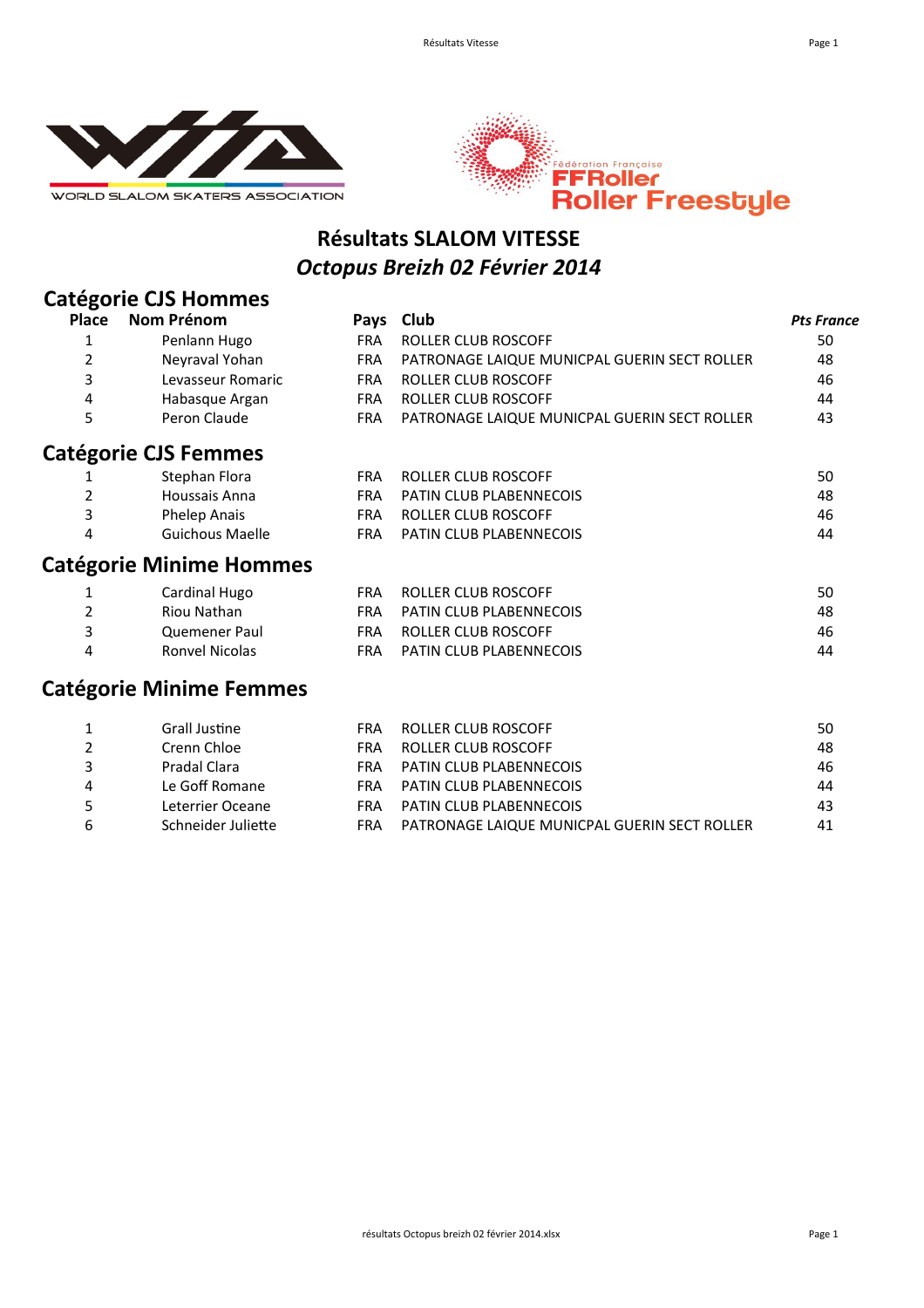#### **Catégorie Benjamin Hommes**

|   | Cochennec Lucas        | <b>FRA</b> | CARHAIX POHER ROLLER SKATING CLUB            | 50 |
|---|------------------------|------------|----------------------------------------------|----|
|   | Lannuzel Julien        | FRA        | PATRONAGE LAIQUE MUNICPAL GUERIN SECT ROLLER | 48 |
| 3 | <b>Gassot Victor</b>   | FRA        | PATRONAGE LAIQUE MUNICPAL GUERIN SECT ROLLER | 46 |
| 4 | Pecourt Matteo         | <b>FRA</b> | CARHAIX POHER ROLLER SKATING CLUB            | 44 |
| 5 | <b>Chavanel Thomas</b> | <b>FRA</b> | PATRONAGE LAIQUE MUNICPAL GUERIN SECT ROLLER | 43 |
| 6 | Pouliquen Antoine      | <b>FRA</b> | ROLLER CLUB ROSCOFF                          | 41 |
|   |                        |            |                                              |    |

#### **Catégorie Benjamin Femmes**

| 1              | Paugam Anna            | <b>FRA</b> | ROLLER CLUB ROSCOFF                          | 50 |
|----------------|------------------------|------------|----------------------------------------------|----|
| $\overline{2}$ | <b>Briant Nolwenn</b>  | <b>FRA</b> | PATIN CLUB BOURG BLANC                       | 48 |
| 3              | Berrekama--Lucas Assia | <b>FRA</b> | PATRONAGE LAIQUE MUNICPAL GUERIN SECT ROLLER | 46 |
| 4              | Hernandez Laurine      | <b>FRA</b> | PATRONAGE LAIQUE MUNICPAL GUERIN SECT ROLLER | 44 |
| 5              | Cardinal Julia         | <b>FRA</b> | ROLLER CLUB ROSCOFF                          | 43 |
| 6              | Pradal Celia           | <b>FRA</b> | <b>PATIN CLUB PLABENNECOIS</b>               | 41 |
| 7              | Angst Constance        | <b>FRA</b> | PATRONAGE LAIQUE MUNICPAL GUERIN SECT ROLLER | 40 |
| 8              | Le Gall Lisa Marie     | <b>FRA</b> | CARHAIX POHER ROLLER SKATING CLUB            | 38 |
| q              | Le Caroff Sarah        | <b>FRA</b> | CARHAIX POHER ROLLER SKATING CLUB            | 37 |
| 10             | Le Gall Emma           | <b>FRA</b> | ROLLER CLUB PLEYBENNOIS                      | 36 |
| 11             | Le Verge Marine        | <b>FRA</b> | <b>PATIN CLUB PLABENNECOIS</b>               | 35 |

## **Catégorie Poussins Hommes**

| 1  | Roignant Theo            | <b>FRA</b> | ROLLER CLUB ROSCOFF                          | 50 |
|----|--------------------------|------------|----------------------------------------------|----|
|    | Le Gac Gaetan            | <b>FRA</b> | PATRONAGE LAIQUE MUNICPAL GUERIN SECT ROLLER | 48 |
| 3  | Riou Gabin               | <b>FRA</b> | ROLLER CLUB ROSCOFF                          | 46 |
| 4  | Prigent Hugo             | <b>FRA</b> | <b>ROLLER CLUB ROSCOFF</b>                   | 44 |
| 5  | Colangelo Pierre-Emmanue | <b>FRA</b> | <b>PATIN CLUB LESNEVIEN</b>                  | 43 |
| 6  | Cadiou Quentin           | <b>FRA</b> | CARHAIX POHER ROLLER SKATING CLUB            | 41 |
|    | <b>Tanguy Killian</b>    | <b>FRA</b> | <b>ROLLER CLUB ROSCOFF</b>                   | 40 |
| 8  | Raoux Arthur             | <b>FRA</b> | PATRONAGE LAIQUE MUNICPAL GUERIN SECT ROLLER | 38 |
| 9  | Taddei Ethan             | <b>FRA</b> | CARHAIX POHER ROLLER SKATING CLUB            | 37 |
| 10 | Picot Timothe            | <b>FRA</b> | PATIN CLUB PLABENNECOIS                      | 36 |
| 11 | Allain Paul              | <b>FRA</b> | <b>ROLLER CLUB ROSCOFF</b>                   | 35 |
| 12 | Serandour Elouan         | <b>FRA</b> | PATRONAGE LAIQUE MUNICPAL GUERIN SECT ROLLER | 34 |
| 13 | Nyuiadzi Noah            | <b>FRA</b> | PATRONAGE LAIQUE MUNICPAL GUERIN SECT ROLLER | 33 |
| 14 | Zeitler Alex             | <b>FRA</b> | PATRONAGE LAIQUE MUNICPAL GUERIN SECT ROLLER | 32 |
|    |                          |            |                                              |    |

#### **Catégorie Poussins Femmes**

|    | Riou Manon             | FRA.       | PATIN CLUB PLABENNECOIS                      | 50 |
|----|------------------------|------------|----------------------------------------------|----|
|    | Sordet--Salin Bleuenn  | <b>FRA</b> | PATRONAGE LAIQUE MUNICPAL GUERIN SECT ROLLER | 48 |
| 3  | Creno Laura            | <b>FRA</b> | CARHAIX POHER ROLLER SKATING CLUB            | 46 |
| 4  | Coum Jeanne            | <b>FRA</b> | PATRONAGE LAIQUE MUNICPAL GUERIN SECT ROLLER | 44 |
| 5  | Rivoalen Klervi        | <b>FRA</b> | <b>PATIN CLUB PLABENNECOIS</b>               | 43 |
| 6  | Arzur Chimene          | <b>FRA</b> | <b>PATIN CLUB LESNEVIEN</b>                  | 41 |
|    | Le Toullec Pauline     | <b>FRA</b> | PATIN CLUB PLABENNECOIS                      | 40 |
| 8  | Appriou Floriane       | <b>FRA</b> | PATIN CLUB PLABENNECOIS                      | 38 |
| 9  | Le Gall Typhaine       | <b>FRA</b> | <b>PATIN CLUB PLABENNECOIS</b>               | 37 |
| 10 | <b>Mescoff Gwladys</b> | <b>FRA</b> | <b>PATIN CLUB PLABENNECOIS</b>               | 36 |
| 11 | Feunteun Agathe        | <b>FRA</b> | PATRONAGE LAIQUE MUNICPAL GUERIN SECT ROLLER | 35 |
|    |                        |            |                                              |    |

# **Catégorie Mini Poussins Hommes**

| Cornily Tristan | FRA ROLLER CLUB ROSCOFF     |    |
|-----------------|-----------------------------|----|
| Le Guen Yvain   | FRA PATIN CLUB PLABENNECOIS | 30 |